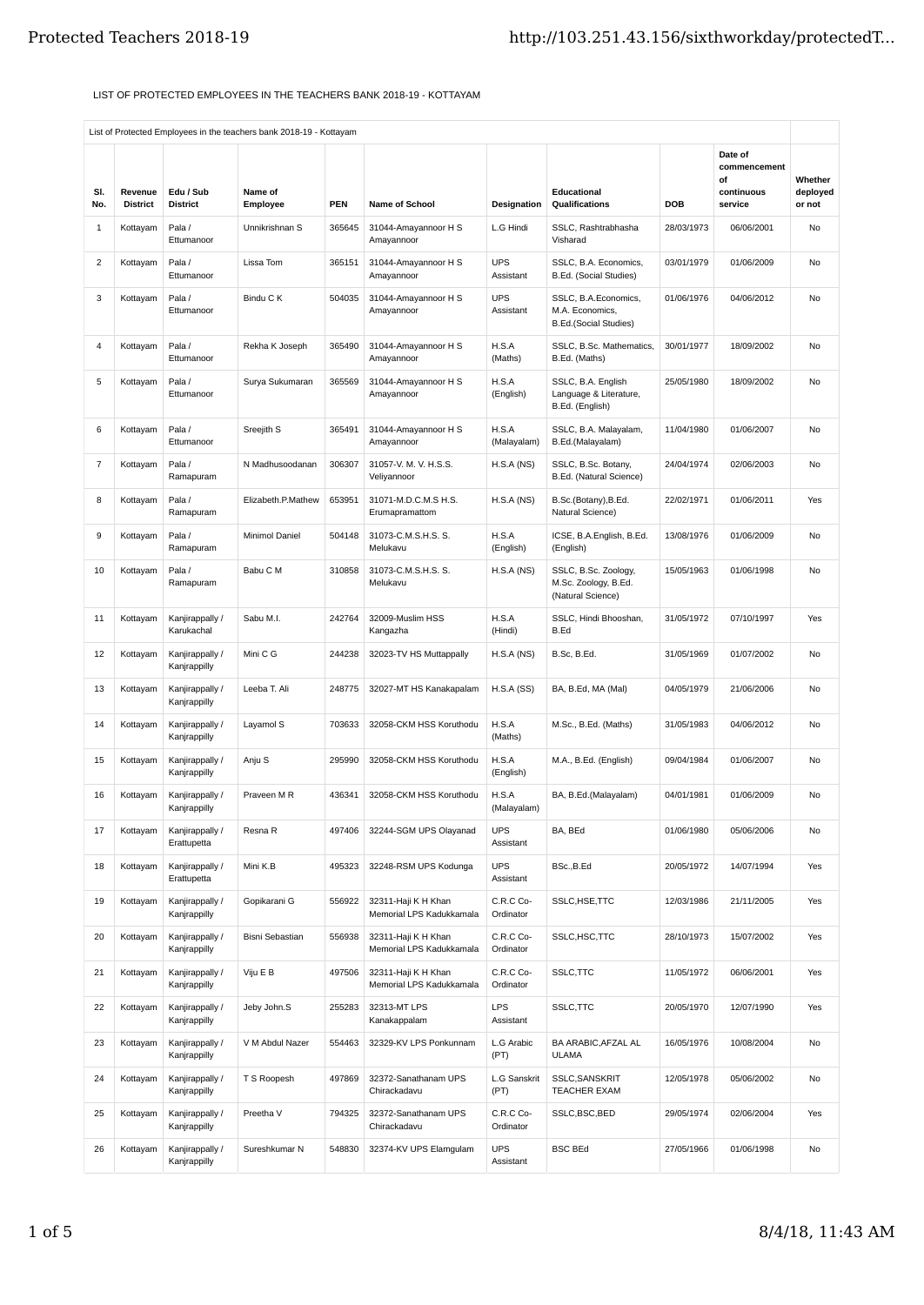| SI.<br>No. | Revenue<br><b>District</b> | Edu / Sub<br><b>District</b>    | Name of<br>Employee         | <b>PEN</b> | <b>Name of School</b>                      | Designation                | Educational<br><b>Qualifications</b>                                                   | <b>DOB</b> | Date of<br>commencement<br>οf<br>continuous<br>service | Whether<br>deployed<br>or not |
|------------|----------------------------|---------------------------------|-----------------------------|------------|--------------------------------------------|----------------------------|----------------------------------------------------------------------------------------|------------|--------------------------------------------------------|-------------------------------|
| 27         | Kottayam                   | Kanjirappally /<br>Kanjrappilly | Abhilash S                  | 549425     | 32374-KV UPS Elamgulam                     | <b>UPS</b><br>Assistant    | BA, BEd                                                                                | 17/04/1979 | 01/06/2005                                             | Yes                           |
| 28         | Kottayam                   | Kanjirappally /<br>Kanjrappilly | Resmi P                     | 549433     | 32374-KV UPS Elamgulam                     | <b>UPS</b><br>Assistant    | MA,BEd                                                                                 | 17/02/1976 | 02/06/2005                                             | Yes                           |
| 29         | Kottayam                   | Kanjirappally /<br>Kanjrappilly | Sindhumole K J              | 549534     | 32374-KV UPS Elamgulam                     | L.G Hindi<br>(PT)          | <b>HINDI</b><br><b>SAHITHYACHARYA</b>                                                  | 01/06/1975 | 06/06/2006                                             | Yes                           |
| 30         | Kottayam                   | Kanjirappally /<br>Kanjrappilly | Pratheesh P                 | 549558     | 32374-KV UPS Elamqulam                     | L.G Sanskrit<br>(PT)       | <b>BA, SANSKRIT</b><br><b>TEACHERS EXAM</b>                                            | 15/05/1983 | 04/06/2007                                             | <b>No</b>                     |
| 31         | Kottayam                   | Kanjirappally /<br>Kanjrappilly | Manoj G                     | 549568     | 32374-KV UPS Elamgulam                     | Peon                       | <b>SSLC</b>                                                                            | 03/05/1979 | 02/05/2007                                             | Yes                           |
| 32         | Kottayam                   | Kanjirappally /<br>Kanjrappilly | <b>G SETHU</b>              | 498107     | 32376-DAM UPS<br>Muttappally               | <b>UPS</b><br>Assistant    | BA, BEd                                                                                | 03/12/1972 | 24/06/2004                                             | No                            |
| 33         | Kottayam                   | Kanjirappally /<br>Karukachal   | Radhakrishnan S             | 515343     | 32428-Subash LPS<br>Poovatholy             | LPS<br>Assistant           | <b>B</b> Sc B Ed                                                                       | 31/05/1971 | 04/07/1996                                             | Yes                           |
| 34         | Kottayam                   | Kanjirappally /<br>Karukachal   | Lethika K S                 | 567035     | 32454-SM UPS<br>Champakkara                | L.G Sanskrit<br>(PT)       | sanskrit teachers training                                                             | 20/03/1974 | 01/06/2009                                             | No                            |
| 35         | Kottayam                   | Kanjirappally /<br>Karukachal   | Sreelekha K G               | 559268     | 32458-UPS Ullayam                          | L.G Sanskrit<br>(PT)       | sanskrit teachers training                                                             | 20/05/1973 | 01/06/2011                                             | <b>No</b>                     |
| 36         | Kottayam                   | Kanjirappally /<br>Karukachal   | Sreeja V S                  | 690549     | 32459-SN UPS Vellavoor                     | C.R.C Co-<br>Ordinator     | Bsc chemistry, Bed<br>physical Science                                                 | 15/02/1974 | 01/06/1999                                             | Yes                           |
| 37         | Kottayam                   | Kottayam /<br>Changanacherry    | Chintu Chachy<br>Thomas     | 287726     | 33020-ST. MM GHS<br><b>KURICHY</b>         | H.S.A<br>(English)         | MA BED                                                                                 | 26/08/1981 | 04/07/2006                                             | No                            |
| 38         | Kottayam                   | Kottayam /<br>Changanacherry    | Neena R Nath                | 293948     | 33022-AVHS KURICHY                         | Sewing<br>Teacher<br>(H.S) | S.S.L.C, Diploma in<br>drawing-KGTE                                                    | 28/05/1968 | 05/06/1992                                             | No                            |
| 39         | Kottayam                   | Kottayam /<br>Kottayam West     | Neena <sub>P</sub>          | 309207     | 33031-<br>SVGVPHS.KILIROOR                 | H.S.A(P.S)                 | B.sc physics, B.ed (P.S)                                                               | 22/07/1962 | 01/06/1992                                             | Yes                           |
| 40         | Kottayam                   | Kottayam /<br>Kottayam West     | Bindhu <sub>s</sub>         | 309189     | 33031-<br>SVGVPHS.KILIROOR                 | H.S.A(NS)                  | <b>BSC BED</b>                                                                         | 27/05/1969 | 11/09/1995                                             | No                            |
| 41         | Kottayam                   | Kottayam /<br>Kottayam West     | Geethakumary N R            | 505535     | 33031-<br>SVGVPHS.KILIROOR                 | H.S.A<br>(Hindi)           | MA BED                                                                                 | 25/05/1963 | 02/06/1992                                             | No                            |
| 42         | Kottayam                   | Kottayam /<br>Kottayam West     | Sathi K Nair                | 503410     | 33036-High School Parippu                  | Sewing<br>Teacher<br>(H.S) | S.S.L.C, Higher certificate<br>in needle work and dress<br>making                      | 30/07/1962 | 08/07/1985                                             | No                            |
| 43         | Kottayam                   | Kottayam /<br>Kottayam West     | Sheena Korah                | 297553     | 33047-St. Thomas Girls H S<br>Puthanangady | <b>UPS</b><br>Assistant    | BSC, B,ED                                                                              | 04/03/1970 | 05/06/2006                                             | No                            |
| 44         | Kottayam                   | Kottayam /<br>Kottayam West     | Elizabeth Jiji<br>Ulahannan | 297552     | 33047-St. Thomas Girls H S<br>Puthanangady | L.G Hindi                  | SSLC, RASHTRABHASHA<br>PRAVEEN, SIKSHA<br>SNATHAK                                      | 24/03/1969 | 02/06/2004                                             | No                            |
| 45         | Kottayam                   | Kottayam /<br>Kottayam West     | Sareena Chacko              | 509612     | 33047-St. Thomas Girls H S<br>Puthanangady | H.S.A<br>(English)         | BA, B.ED                                                                               | 09/01/1965 | 10/06/1997                                             | No                            |
| 46         | Kottayam                   | Kottayam /<br>Kottayam West     | Bindhu John                 | 297758     | 33047-St. Thomas Girls H S<br>Puthanangady | <b>UPS</b><br>Assistant    | BSC, B,ED                                                                              | 26/02/1973 | 06/06/2001                                             | No                            |
| 47         | Kottayam                   | Kottayam /<br>Kottayam West     | Padmasree K                 | 307983     | 33049-<br>DVVHSS.KUMARANALOOR              | L.G Hindi                  | Rashtra Bhasha Praveen,<br><b>SSLC</b>                                                 | 30/05/1968 | 15/07/2005                                             | No                            |
| 48         | Kottayam                   | Kottayam /<br>Kottayam West     | Sreelatha P.S               | 298820     | 33053-SKMHSS<br>KUMARAKOM                  | H.S.A<br>(Hindi)           | BA HINDI LANGUAGE<br>AND LITERATURE, MA<br>HINDI LANGUAGE AND<br>LITERATURE, BED HINDI | 12/04/1968 | 01/12/2000                                             | No                            |
| 49         | Kottayam                   | Kottayam /<br>Kottayam West     | Jijimol P.C                 | 298491     | 33053-SKMHSS<br>KUMARAKOM                  | H.S.A<br>(Maths)           | BSC (Maths), Bed (Maths)                                                               | 15/05/1975 | 01/06/1999                                             | No                            |
| 50         | Kottayam                   | Kottayam /<br>Kottayam West     | Anil Kumar K V              | 299068     | 33053-SKMHSS<br>KUMARAKOM                  | Clerk                      | <b>SSLC</b>                                                                            | 10/01/1976 | 08/06/2000                                             | Yes                           |
| 51         | Kottayam                   | Kottayam /<br>Kottayam West     | Sarun Mohandas              | 549373     | 33053-SKMHSS<br>KUMARAKOM                  | FT Menial                  | SSLC, VHSE                                                                             | 10/05/1987 | 01/12/2008                                             | No                            |
| 52         | Kottayam                   | Kottayam /<br>Kottayam West     | Abhilash P A                | 298932     | 33053-SKMHSS<br>KUMARAKOM                  | <b>UPS</b><br>Assistant    | <b>BSC BED</b>                                                                         | 20/05/1978 | 22/08/2003                                             | No                            |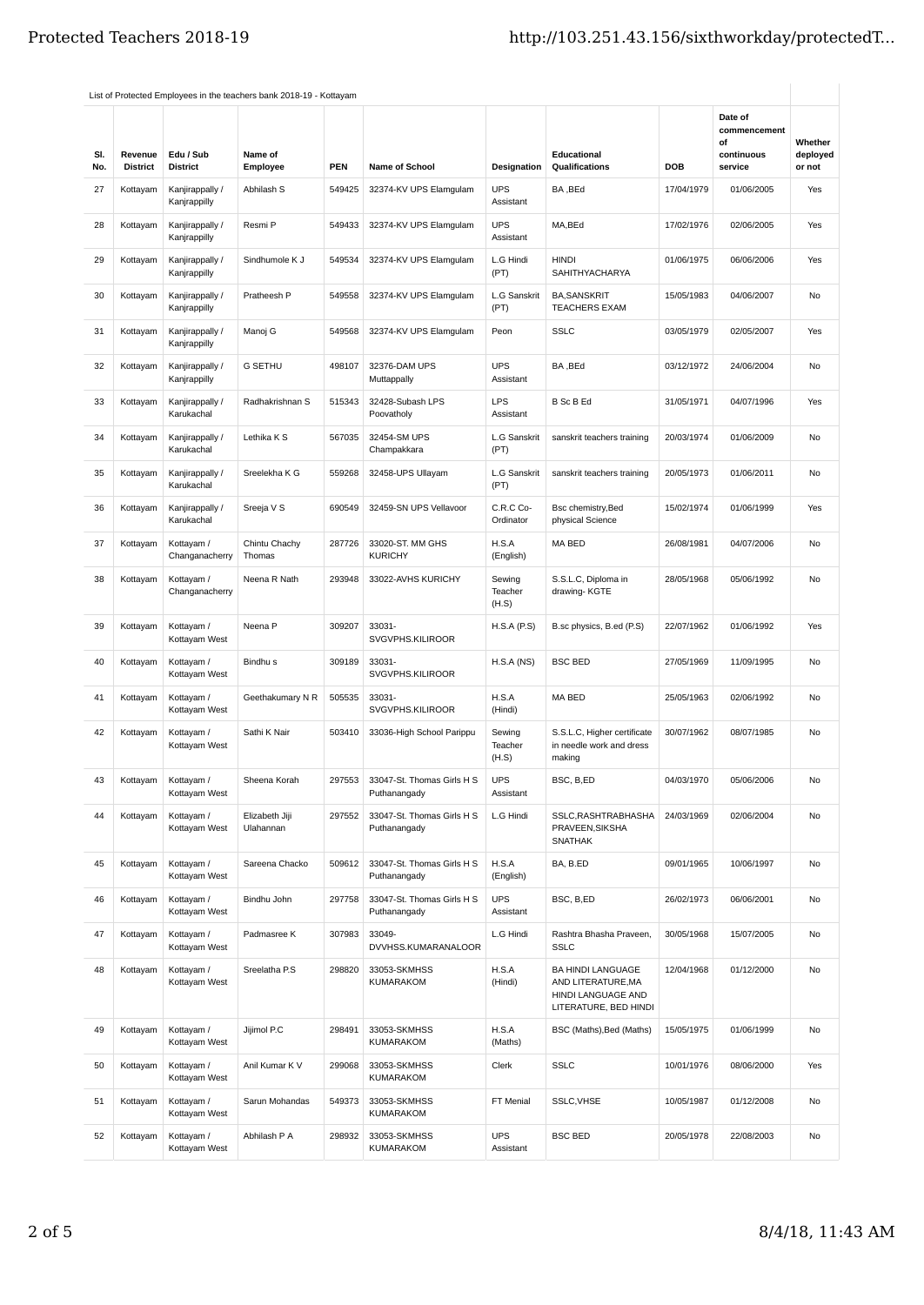| SI.<br>No. | Revenue<br><b>District</b> | Edu / Sub<br><b>District</b> | Name of<br>Employee   | <b>PEN</b>          | <b>Name of School</b>                   | <b>Designation</b>                        | Educational<br>Qualifications                        | <b>DOB</b> | Date of<br>commencement<br>οf<br>continuous<br>service | Whether<br>deployed<br>or not |
|------------|----------------------------|------------------------------|-----------------------|---------------------|-----------------------------------------|-------------------------------------------|------------------------------------------------------|------------|--------------------------------------------------------|-------------------------------|
| 53         | Kottayam                   | Kottayam /<br>Kottayam West  | Amal Kumar K.S        | 298930              | 33053-SKMHSS<br><b>KUMARAKOM</b>        | <b>UPS</b><br>Assistant                   | BA(Politics), BED(S.S)                               | 30/05/1979 | 01/08/2002                                             | No                            |
| 54         | Kottayam                   | Kottayam /<br>Kottayam West  | Sreejimon K.V         | 297892              | 33053-SKMHSS<br><b>KUMARAKOM</b>        | H.S.A<br>(Maths)                          | Bsc Maths, Msc<br>Maths, Bed Maths                   | 09/01/1974 | 01/09/1998                                             | Yes                           |
| 55         | Kottayam                   | Kottayam /<br>Kottayam West  | <b>VEENAS</b>         | 298613              | 33053-SKMHSS<br><b>KUMARAKOM</b>        | H.S.A(NS)                                 | <b>BSC BOTANY, BED</b><br>NATURAL SCIENCE            | 10/05/1971 | 06/06/1994                                             | No                            |
| 56         | Kottayam                   | Kottayam /<br>Pampady        | Roy P George          | 383159              | 33059-ST.MARYSHS<br>MANARKAD            | Physical<br>Education<br>Teacher<br>(H.S) | S.S.L.C, certificate cource<br>in Physical Education | 29/05/1964 | 29/07/1987                                             | No                            |
| 57         | Kottayam                   | Kottayam /<br>Pampady        | Swpna Abraham         | 309015              | 33059-ST.MARYSHS<br>MANARKAD            | H.S.A<br>(English)                        | MA BED                                               | 26/06/1977 | 01/06/2006                                             | No                            |
| 58         | Kottayam                   | Kottayam /<br>Pampady        | Raju Kuriakose        | 309017              | 33059-ST.MARYSHS<br>MANARKAD            | H.S.A(P.S)                                | <b>BSC BED</b>                                       | 03/03/1972 | 20/07/1998                                             | Yes                           |
| 59         | Kottayam                   | Kottayam /<br>Pampady        | Litty Mary Joy        | 383171              | 33059-ST.MARYSHS<br>MANARKAD            | H.S.A<br>(Malayalam)                      | MA BED                                               | 18/05/1979 | 02/06/2008                                             | No                            |
| 60         | Kottayam                   | Kottayam /<br>Pampady        | Admaja Roshna<br>lype | 660026              | 33062-PEMHS<br>THIRUVANCHOOR            | <b>UPS</b><br>Assistant                   | BSC, B,ED                                            | 30/05/1985 | 27/07/2011                                             | <b>No</b>                     |
| 61         | Kottayam                   | Kottayam /<br>Kottayam East  | Manoj Thomas          | 299486              | 33065-Amrita High School<br>Moolavattom | H.S.A<br>(Maths)                          | BSC (Maths), Bed (Maths)                             | 01/06/1970 | 05/06/1995                                             | No                            |
| 62         | Kottayam                   | Kottayam /<br>Kottayam East  | Sathi B               | 299417              | 33065-Amrita High School<br>Moolavattom | <b>UPS</b><br>Assistant                   | Msc (phy), Bed (physical<br>science)                 | 25/05/1971 | 06/06/2001                                             | No                            |
| 63         | Kottayam                   | Kottayam /<br>Kottayam East  | Salini Devi T K       | 299331              | 33065-Amrita High School<br>Moolavattom | H.S.A(P.S)                                | BSc, MA, BED                                         | 27/05/1973 | 05/06/1995                                             | No                            |
| 64         | Kottayam                   | Kottayam /<br>Kottayam East  | Bhagya T D            | 299576              | 33065-Amrita High School<br>Moolavattom | L.G Hindi                                 | SSLC, Hindi (Bhooshan)                               | 26/10/1969 | 21/06/2000                                             | No                            |
| 65         | Kottayam                   | Kottayam /<br>Kottayam East  | Indukala A S          | 299306              | 33065-Amrita High School<br>Moolavattom | H.S.A<br>(Malayalam)                      | BSc, MA, BED                                         | 01/06/1973 | 06/06/2001                                             | <b>No</b>                     |
| 66         | Kottayam                   | Kottayam /<br>Kottayam East  | Jayasree S            | 299456              | 33065-Amrita High School<br>Moolavattom | <b>UPS</b><br>Assistant                   | <b>BSC BED</b>                                       | 10/05/1972 | 05/06/2002                                             | No                            |
| 67         | Kottayam                   | Kottayam /<br>Kottayam East  | Babu V R              | 299303              | 33065-Amrita High School<br>Moolavattom | H.S.A(SS)                                 | MA BED                                               | 10/03/1964 | 07/06/1993                                             | Yes                           |
| 68         | Kottayam                   | Kottayam /<br>Kottayam East  | Sreelekha V           | 299545              | 33065-Amrita High School<br>Moolavattom | <b>UPS</b><br>Assistant                   | <b>MSC BED</b>                                       | 22/05/1975 | 02/06/2004                                             | Yes                           |
| 69         | Kottayam                   | Kottayam /<br>Kottayam East  | Manju R.O             | 299551              | 33065-Amrita High School<br>Moolavattom | <b>UPS</b><br>Assistant                   | <b>BSC BED</b>                                       | 25/04/1975 | 17/10/2005                                             | No                            |
| 70         | Kottayam                   | Kottayam /<br>Kottayam East  | Mini G Nair           | 299562              | 33065-Amrita High School<br>Moolavattom | <b>UPS</b><br>Assistant                   | MSC BED, SET                                         | 28/01/1968 | 02/06/2004                                             | No                            |
| 71         | Kottayam                   | Kottayam /<br>Kottayam East  | Ivy K Korah           | 299280              | 33065-Amrita High School<br>Moolavattom | Sewing<br>Teacher<br>(H.S)                | S.S.L.C, needle work and<br>dress making higher      | 25/05/1964 | 18/11/1991                                             | No                            |
| 72         | Kottayam                   | Kottayam /<br>Pampady        | DEEPA ABRAHAM         | 319476              | 33067-MGMHS PAMPADY                     | L.G Hindi                                 | BA (ENGLISH) Rashtra<br>bhasha praveen               | 30/05/1973 | 02/06/1999                                             | Yes                           |
| 73         | Kottayam                   | Kottayam /<br>Pampady        | Jyothi Abraham        | 320911              | 33071-St. Thomas HS South<br>Pampady    | H.S.A(SS)                                 | B.A Economics, M.A<br>Economics, Bed(S.S)            | 10/05/1969 | 13/06/2001                                             | No                            |
| 74         | Kottayam                   | Kottayam /<br>Pampady        | Asha Kuruvila         | 746969              | 33071-St. Thomas HS South<br>Pampady    | <b>UPS</b><br>Assistant                   | B.A, B.Ed (Social<br>Science)                        | 16/05/1981 | 03/06/2013                                             | No                            |
| 75         | Kottayam                   | Kottayam /<br>Kottayam East  | Saji Mathew           | 307577              | 33076-St. Thomas H.S.<br>Thottakkad     | Physical<br>Education<br>Teacher<br>(H.S) | BA, CPE                                              | 22/05/1971 | 27/09/1991                                             | No                            |
| 76         | Kottayam                   | Kottayam /<br>Kottayam East  | P.J John              | $\mathsf{O}\xspace$ | 33076-St. Thomas H.S.<br>Thottakkad     | H.S.A<br>(Malayalam)                      | BA, B.ED                                             | 15/06/1966 | 01/09/1992                                             | No                            |
| 77         | Kottayam                   | Kottayam /<br>Kottayam East  | Neena Mathew          | 307578              | 33076-St. Thomas H.S.<br>Thottakkad     | H.S.A<br>(Maths)                          | BSC, B,ED                                            | 13/10/1967 | 18/09/1992                                             | No                            |
| 78         | Kottayam                   | Kottayam /<br>Kottayam East  | Ashley Mathew         | 307696              | 33076-St. Thomas H.S.<br>Thottakkad     | H.S.A (NS)                                | BSC, B,ED                                            | 22/02/1970 | 05/06/1995                                             | Yes                           |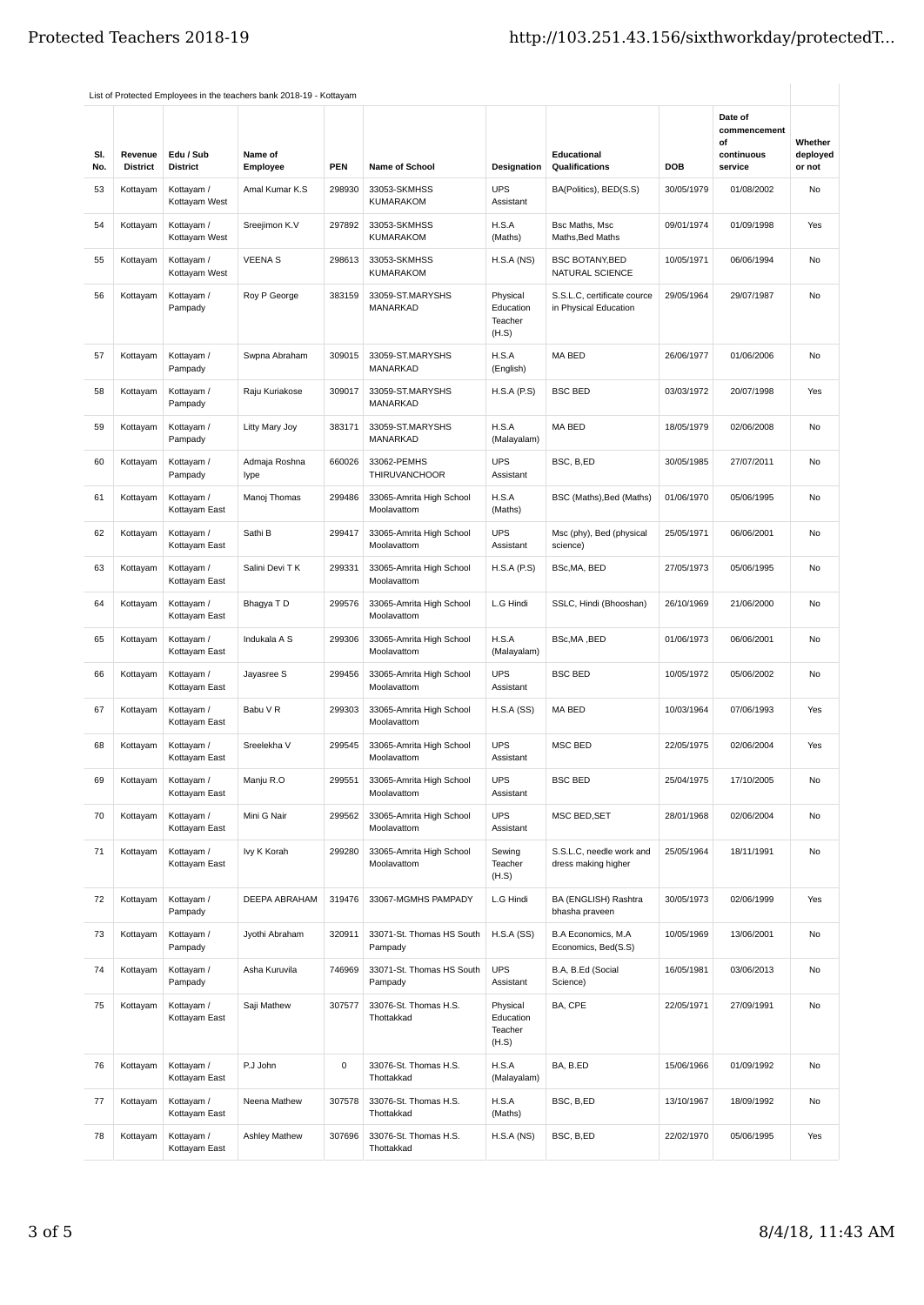| SI.<br>No. | Revenue<br><b>District</b> | Edu / Sub<br><b>District</b>    | Name of<br>Employee | <b>PEN</b>  | <b>Name of School</b>                      | Designation                | <b>Educational</b><br>Qualifications                             | DOB        | Date of<br>commencement<br>οf<br>continuous<br>service | Whether<br>deployed<br>or not |
|------------|----------------------------|---------------------------------|---------------------|-------------|--------------------------------------------|----------------------------|------------------------------------------------------------------|------------|--------------------------------------------------------|-------------------------------|
| 79         | Kottayam                   | Kottayam /<br>Kottayam East     | N.Manoj             | 307549      | 33076-St. Thomas H.S.<br>Thottakkad        | H.S.A(NS)                  | BSC, B,ED                                                        | 26/05/1969 | 06/06/1995                                             | Yes                           |
| 80         | Kottayam                   | Kottayam /<br>Kottayam East     | Praveenkumar.G      | 307534      | 33076-St. Thomas H.S.<br>Thottakkad        | H.S.A(P.S)                 | BSC, B,ED                                                        | 17/12/1966 | 06/06/1994                                             | Yes                           |
| 81         | Kottayam                   | Kottayam /<br>Kottayam East     | John P Mathew       | $\mathsf 0$ | 33076-St. Thomas H.S.<br>Thottakkad        | H.S.A(SS)                  | BA, B.ED                                                         | 24/05/1964 | 04/06/1990                                             | No                            |
| 82         | Kottayam                   | Kottayam /<br>Kottayam East     | Jessy P Scaria      | 307703      | 33076-St. Thomas H.S.<br>Thottakkad        | Sewing<br>Teacher<br>(H.S) | PDC, KGTE in Tailoring                                           | 24/05/1965 | 30/06/1994                                             | No                            |
| 83         | Kottayam                   | Kottayam /<br>Changanacherry    | Minimol Kurian      | 289672      | 33078-JM HSS<br>VAKATHANAM                 | Sewing<br>Teacher<br>(H.S) | S.S.L.C, Diploma in Craft                                        | 31/05/1964 | 23/11/1989                                             | No                            |
| 84         | Kottayam                   | Pala /<br>Kozhuvanal            | SREEJA S NAIR       | 508584      | 33087-Mattakkara High<br>School Mattakkara | H.S.A(P.S)                 | SSLC, PRE-DEGREE,<br>BSc (CHEMISTRY), B.Ed<br>(Physical science) | 27/11/1981 | 01/06/2010                                             | N <sub>0</sub>                |
| 85         | Kottayam                   | Kottayam /<br>Changanacherry    | Ramesh C.S          | 550745      | 33308-Madappally C.S. UPS                  | <b>UPS</b><br>Assistant    | BSc, BEd                                                         | 08/01/1971 | 20/07/2000                                             | No                            |
| 86         | Kottayam                   | Kottayam /<br>Changanacherry    | Lekshmi C           | 550765      | 33308-Madappally C.S. UPS                  | <b>UPS</b><br>Assistant    | Msc, BEd                                                         | 15/07/1977 | 02/06/2008                                             | Yes                           |
| 87         | Kottayam                   | Kottayam /<br>Changanacherry    | Deepa Mohan         | 599696      | 33308-Madappally C.S. UPS                  | <b>UPS</b><br>Assistant    | BSc, BEd                                                         | 30/05/1978 | 01/06/2010                                             | Yes                           |
| 88         | Kottayam                   | Kottayam /<br>Changanacherry    | Suma <sub>S</sub>   | 628286      | 33310-Nalunnakal St. Elias<br><b>UPS</b>   | <b>UPS</b><br>Assistant    | M Sc, B Ed                                                       | 25/04/1979 | 14/06/2006                                             | No                            |
| 89         | Kottayam                   | Kottayam /<br>Changanacherry    | Mariamma Ipe        | 551003      | 33310-Nalunnakal St. Elias<br><b>UPS</b>   | <b>UPS</b><br>Assistant    | S.S.L.C, T.T.C                                                   | 31/05/1969 | 21/07/2005                                             | No                            |
| 90         | Kottayam                   | Kottayam /<br>Changanacherry    | Preejamol M.P       | 642146      | 33317-Thrikodithanam V.B.<br><b>UPS</b>    | <b>UPS</b><br>Assistant    | M.A. B ED                                                        | 03/03/1981 | 02/06/2008                                             | Yes                           |
| 91         | Kottayam                   | Kottayam /<br>Changanacherry    | Rejani S            | 642143      | 33317-Thrikodithanam V.B.<br><b>UPS</b>    | L.G Hindi                  | SSLC, Praveen Hindi<br>Vidwan                                    | 20/05/1975 | 04/07/2007                                             | No                            |
| 92         | Kottayam                   | Kottayam /<br>Changanacherry    | Sr. Bindu Thomas    | 551682      | 33339-Ithithanam Lisieux<br><b>LPS</b>     | <b>LPS</b><br>Assistant    | P.D.C, TTC                                                       | 28/05/1981 | 01/06/2009                                             | Yes                           |
| 93         | Kottayam                   | Kottayam /<br>Kottayam East     | Lakshmi Chandran    | 593576      | 33425-L.P.S Muppaikkad                     | <b>LPS</b><br>Assistant    | SSLC, Higher Secondary,<br>BSc(Zoology), TTC                     | 23/12/1983 | 01/06/2010                                             | Yes                           |
| 94         | Kottayam                   | Kaduthuruthy /<br>Vaikom        | A P Rekha           | 309232      | 45016-VHSS<br>Brahmamangalam               | H.S.A<br>(Hindi)           | MA, B.Ed                                                         | 06/12/1970 | 01/08/2005                                             | No                            |
| 95         | Kottayam                   | Kaduthuruthy /<br>Vaikom        | Vijesh S V          | 427627      | 45017-KMHS Mevelloor                       | <b>UPS</b><br>Assistant    | MA, B.Ed                                                         | 20/04/1980 | 01/06/2011                                             | No                            |
| 96         | Kottayam                   | Kaduthuruthy /<br>Vaikom        | Sinimol T K         | 296206      | 45017-KMHS Mevelloor                       | H.S.A<br>(Malayalam)       | BA, B. Ed                                                        | 30/05/1974 | 04/06/2007                                             | No                            |
| 97         | Kottayam                   | Kaduthuruthy /<br>Vaikom        | M D Sreeja          | 296183      | 45017-KMHS Mevelloor                       | H.S.A<br>(Hindi)           | Bhooshan Certificate,<br>Sahithyacharya                          | 06/05/1974 | 06/06/2001                                             | No                            |
| 98         | Kottayam                   | Kaduthuruthy /<br>Vaikom        | Lakshmi Devi M      | 296178      | 45017-KMHS Mevelloor                       | H.S.A(NS)                  | B.Sc, B.Ed                                                       | 21/09/1973 | 05/06/2000                                             | No                            |
| 99         | Kottayam                   | Kaduthuruthy /<br>Vaikom        | Anju A S            | 610445      | 45017-KMHS Mevelloor                       | <b>UPS</b><br>Assistant    | M.Sc, B.Ed                                                       | 21/05/1982 | 01/06/2010                                             | Yes                           |
| 100        | Kottayam                   | Kaduthuruthy /<br>Vaikom        | Syfudeen K B        | 662600      | 45017-KMHS Mevelloor                       | H.S.A<br>(Arabic)          | B A, B.Ed(Arabic)                                                | 25/04/1984 | 01/07/2010                                             | No                            |
| 101        | Kottayam                   | Kaduthuruthy /<br>Vaikom        | Anitha C Nair       | 296234      | 45017-KMHS Mevelloor                       | H.S.A(P.S)                 | B.Sc, B.Ed                                                       | 29/10/1970 | 17/06/1997                                             | Yes                           |
| 102        | Kottayam                   | Kaduthuruthy /<br>Vaikom        | Dinu P              | 296470      | 45017-KMHS Mevelloor                       | H.S.A<br>(Maths)           | B.Sc, B.Ed                                                       | 03/07/1974 | 02/06/2004                                             | No                            |
| 103        | Kottayam                   | Kaduthuruthy /<br>Kuravilangadu | Meera A L           | 509211      | 45026-HS Ayamkudy                          | H.S.A<br>(English)         | MA, B.Ed                                                         | 28/05/1970 | 01/06/2009                                             | No                            |
| 104        | Kottayam                   | Kaduthuruthy /<br>Kuravilangadu | Praseetha Raj D     | 250396      | 45026-HS Ayamkudy                          | H.S.A(NS)                  | B.Sc, B.Ed                                                       | 25/05/1976 | 01/07/2002                                             | Yes                           |
| 105        | Kottayam                   | Kaduthuruthy /<br>Vaikom        | Ramlath K M         | 654233      | 45220-Kattikkunnu L.P.S                    | L.G Arabic                 | SSLC, PDC, Afzal-Ul-<br>Ulama                                    | 26/05/1973 | 26/09/1994                                             | Yes                           |